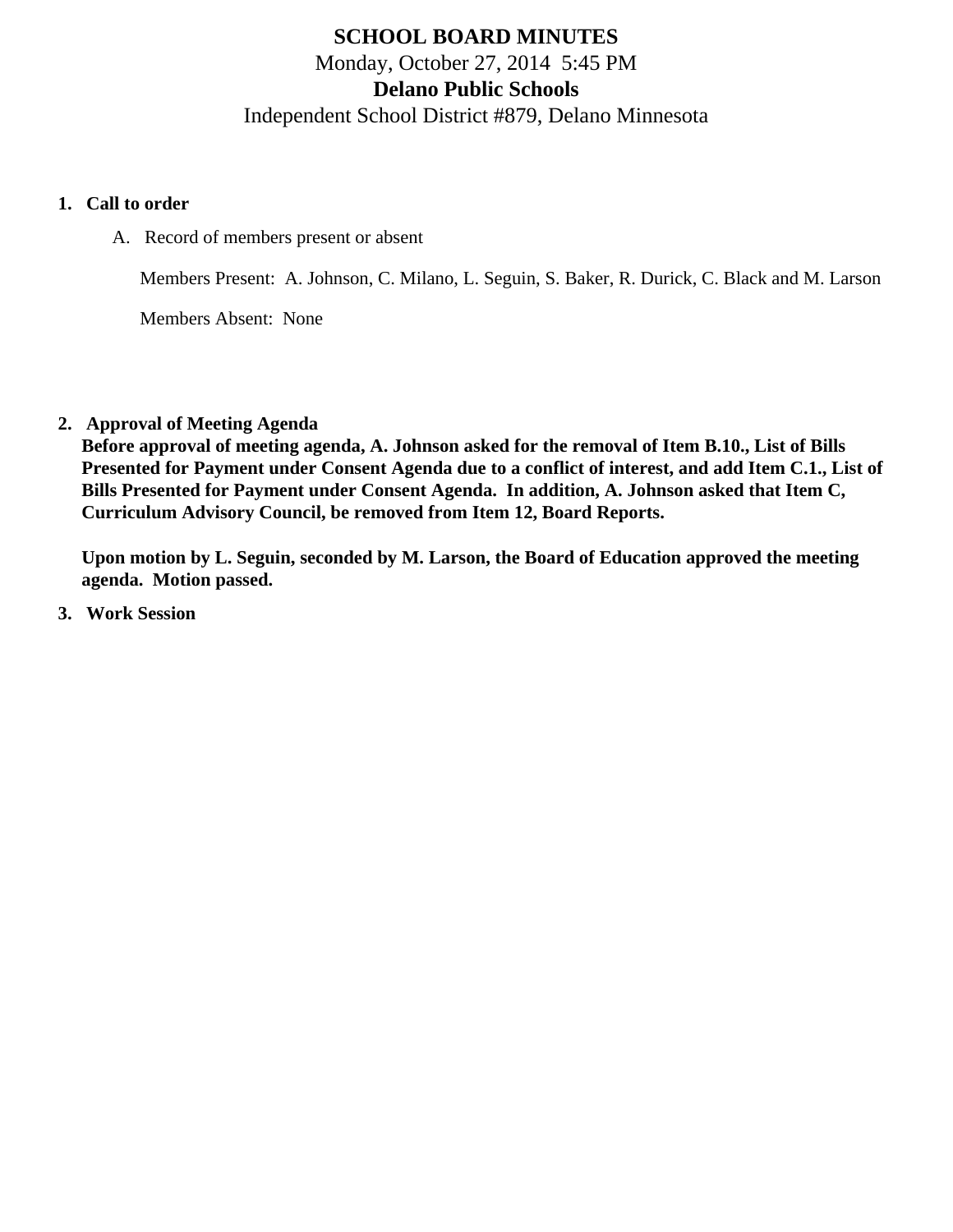M. Schoen reviewed Policy 419-Tobacco-Free Environment and shared that the staff's recommendation was to make no changes from the first read. He added that Policy 514-Bullying Prohibition Policy contains non-substantive semantic changes only, Policy 531-Harrassment and Violence will be repealed due to policy duplication with Policy 413-Harrassment and Violence. In addition, mandatory MSBA Policy 531-The Pledge of Allegiance will be added. Board members discussed this policy and the way it is used in the classrooms and schools. M. Schoen shared that the first facilities committee meeting was successful with a diverse membership and openly engaging members. C. Black asked how committee members were chosen. M. Schoen stated that there were over 65 applicants and the Cabinet chose applicants with a variety of backgrounds to create a diverse committee. In addition, members had to commit to attend all meetings. Board members discussed questions asked of community members regarding the impact open enrollment has on the Delano student population. M. Schoen stated that some open enrollment must be allowed due to state statute. In addition, each year the district's open enrollment resolution is renewed to allow a small amount of open enrolled students into Delano which helps offset those leaving the district. This number is also limited due to space constraints. The Board shared that they felt WOLD Architects moderated the meeting very well and did not lead the group in any direction. M. Reeder discussed the projected FY14 vs. the actual FY14 budget. She shared that the district was a positive .2% from budget to actual. L. Seguin asked about underspending vs. overspending. M. Reeder shared that dollars are saved for emergency purchases. M. Schoen added that the district is run financially by historical trends. A. Johnson explained a change in the Personnel Matters portion of the school board agenda. Personnel items will not be listed, but rather linked as lists that are public. The date and time to canvass school board candidates votes was discussed.

Upon motion by M. Larson, seconded by L. Seguin, the Board of Education called the meeting to recess at 6:50 p.m. Motion passed.

- 4. Pledge of Allegiance
- 5. Program Review - [MCA Test Results](/docs/district/2014_15/Board_Report_2014-REVISED_Joe_V._Assessment.pdf ) for 2013-14 (Joe Vieau)

J. Vieau shared the 2013-14 MCA test results which include assessment data, proficiency results, and longitudinal information. C. Black asked why proficiency rates decrease as grades progress. J. Vieau stated that tests become more rigorous with each grade level. J. Vieau shared that staff is examining reasons for low scores, such as standards taught, and talking with surrounding districts on curriculum and methods to help increase Science proficiency scores. J. Vieau added that staff professional development objectives include visiting higher scoring schools and learning from peers. M. Schoen stated that finalizing Curriculum Maps is critical to finding out if current curriculum is aligned with the assessments provided students, where we are succeeding, and where the district needs to improve. C. Milano added that this student success is achieved even with the low amount of state funding Delano receives compared to neighboring districts. For additional information on the MCA Test Results Program Review, click on the link above.

### 6. Consent Agenda

Upon motion by C. Milano, seconded by L. Seguin, the Board of Education approved the consent agenda. Motion passed.

- A. School Board Minutes
	- 1. [September 15, 201](/docs/district/Business_Office/School_Board_Minutes_9.15.14.pdf)4
	- 2. [September 29, 201](/docs/district/Business_Office/9.29.14_Special_Meeting_Minutes.pdf)4
- B. Financial Affairs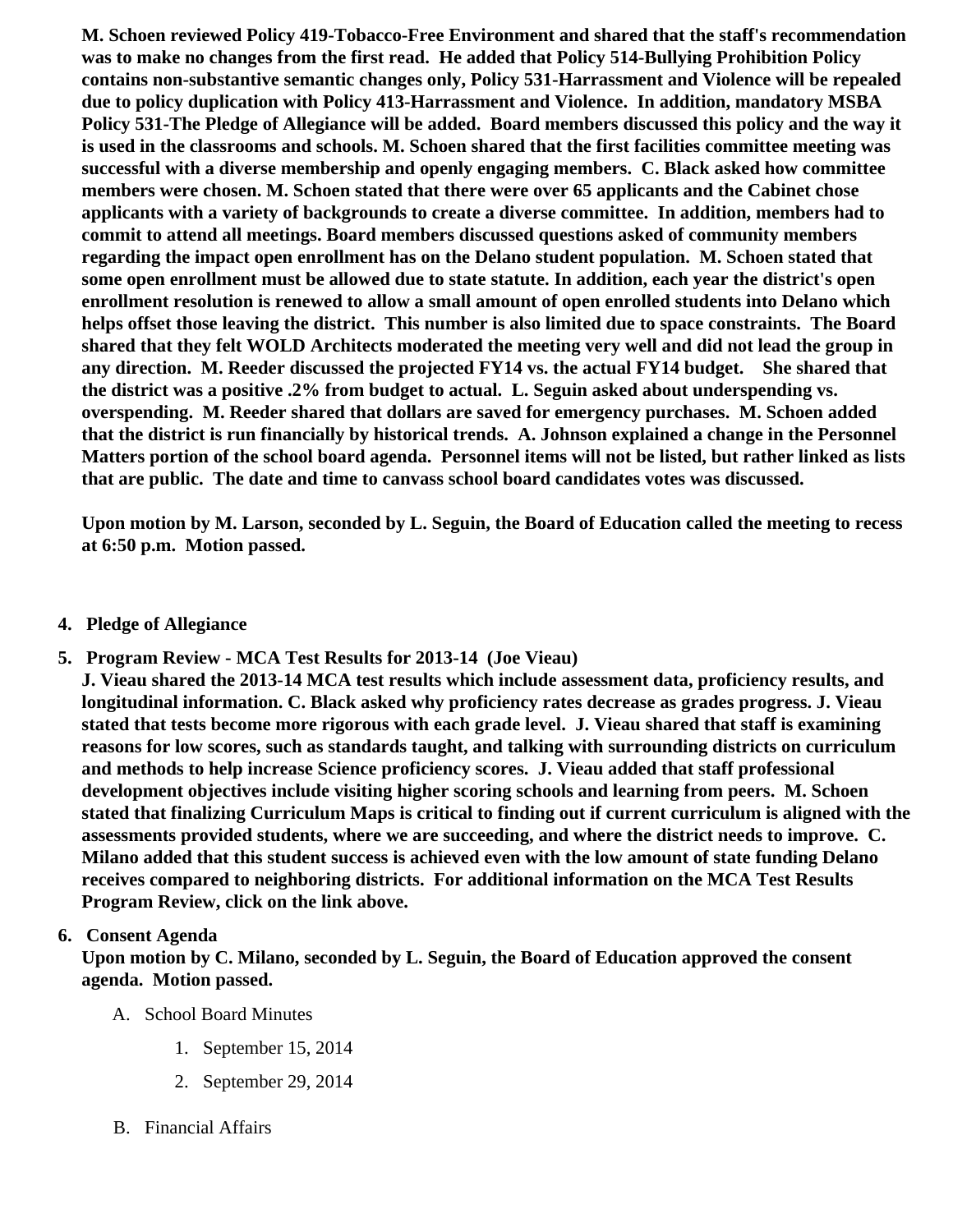- 1. [Current Budge](/docs/district/Business_Office/Budget_Report_Oct_14.pdf)Statuswith Year-to-Date Adjustments
- 2. [Investment Transactio](/docs/district/Business_Office/Investment_schedule_14-15.pdf )ns
- 3. [Wire Transfer](/docs/district/Business_Office/Wire_Transfer.pdf)s
- 4. [Minnesota Liquid Asset Fun](/docs/district/Business_Office/Liquid_Asset_Fund_FY15.pdf )d
- 5. [Cash Repo](/docs/district/Business_Office/Cash_Report.pdf)rt
- 6. [Revenue Report by Fu](/docs/district/Business_Office/SCHOOL_BOARD_REPORTS_-_REVENUE_BY_FUND_TOTAL__(Date__6_2015).pdf)nd
- 7. [Expense Report by Fu](/docs/district/Business_Office/SCHOOL_BOARD_REPORTS_-_EXP_BY_FUND_TOTAL__(Date__6_2015).pdf)nd
- 8. [Expense Report by Progra](/docs/district/Business_Office/SCHOOL_BOARD_REPORTS_-_EXPENDITURES_BY_PROGRAM__(Date__6_2015).pdf)m
- 9. [Expense Report by Obje](/docs/district/Business_Office/SCHOOL_BOARD_REPORTS_-_EXPENDITURES_BY_OBJECT__(Date__6_2015).pdf)ct
- C.
- 1. [List of Bills Presented for Payme](/docs/district/Business_Office/Detail_of_Monthly_Bills_Paid.pdf)nt Upon motion by M. Larson, seconded by L. Seguin, the Board of Education passed the List of Bills Presented for Payment. Members voting in favor: L. Seguin, M. Larson, C. Milano, S. Baker, C. Black, A. Johnson. Member abstained: R. Durick. Motion passed.
- 7. [Resolution for Acceptance of Gifts](/docs/district/Business_Office/Resolution_for_Acceptance_of_Gifts_10.27.14.pdf) Upon motion by M. Larson, seconded by R. Durick, the Board of Education approved the Resolution for the Acceptance of Gifts. Motion passed.
- 8. Personnel Matters:
	- A. [Retirements/Resignations/Terminatio](/docs/district/HR/10-27-14_Resignations,_Retirements,_Terminations.pdf)ns
	- B. [Recommendations for Employme](/docs/district/HR/10-27-14_Recommendations_for_Employment.pdf)nt
	- C. [Contract Changes/Approva](/docs/district/HR/10-27-14_Contract_Changes,_Approvals.pdf)ls
	- D. [Leaves of Absenc](/docs/district/HR/10-27-14_Leaves_of_Absence.pdf)e Upon motion by R. Durick, seconded by C. Milano, the Board of Education approved the Personnel Matters. Motion passed.
- 9. Public Comment: School patrons are given the opportunity to address the school board regarding items that are not on the agenda. All patrons will be asked to state their name and address for the record.
- 10. Administrative Reports
	- A. Superintendent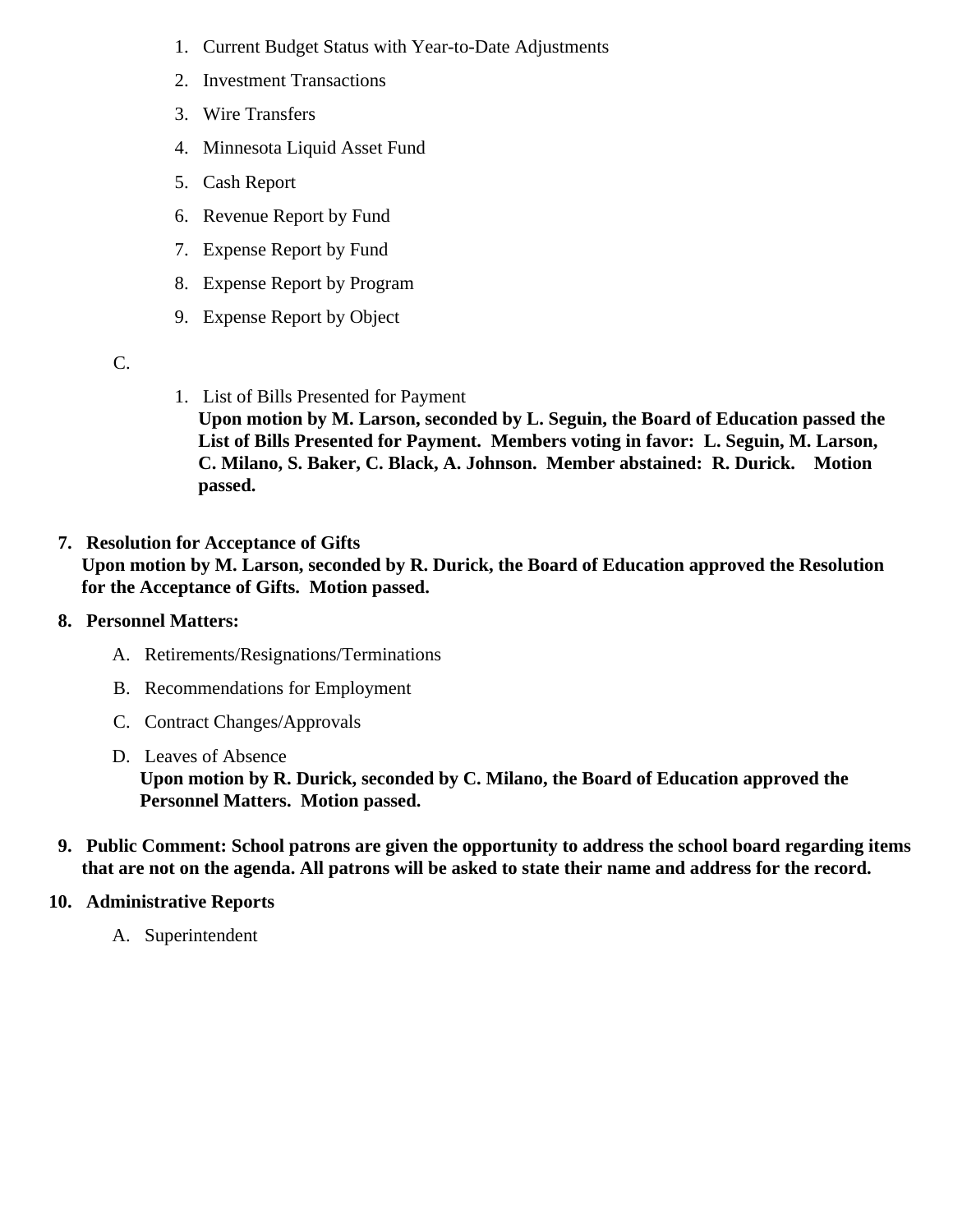M. Schoen shared details of the Delano Public Schools Facilities Committee. He reported on the fi meeting, the location of facilities committee documents on the district website and the responsibility of the committee members. The responsibilities include attending all meetings to gain knowledge of the facilities and develop ideas, prioritize needs and determine a short term (2-5 year) and long ter (5-10 year) plan. M. Schoen stated that the committee will make a recommendation to the school board in December. He added that the school board will then make a decision regarding facilities the district in December or January. M. Schoen shared that committee members will tour the middle and high schools during the second meeting, to gain a visual and physical understanding of each building.

- B. Principals:
	- 1. Ms. [Klinkner](/docs/district/2014_15/Oct._Board_Mtg._-_SIP_DMS.pdf)

R. Klinkner shared the 2014-15 School Improvement Plan (SIP) for Delano Middle School in the areas of Technology, Curriculum, Professional Development, Facilities and Communication. R. Klinkner stated that middle school staff and students are beginning the transition to Google Education. For additional information on the Delano Middle School School Improvement Plan, click on the link above.

2. Dr. [Heil](/docs/district/2014_15/2014-2015_HS_SIP_(Board_Presentation)_.pdf)

S. Heil reviewed the 2013-14 goals/results and the 2014-15 School Improvement Plan for Delano High School in the areas of Curriculum, Technology, and Facilities. He reported that the high school is transitioning from STEM to STEAM education, which changes curriculum for many classes to include the arts. This goal was partially met last year and staff hopes to make a complete transition this year. He shared that Professional Development goals will continue to look at tools that are needed by staff members to improve the learning environment for students. For additional information on the Delano High School Improvement Plan, click on the link above.

3. Mr. [Schuler](/docs/district/2014_15/DELANO_ELEM_IMPROVEMENT_PLAN_2014-2015.pdf)

D. Schuler shared the 2014-15 School Improvement Plan for Delano Elementary School. D. Schuler added that new parent/teacher conference times were well received by parents and parent surveys were being completed. For additional information on the 2014-15 School Improvement Plan for Delano Elementary, click on the link above.

C. [Business Manag](/docs/district/Business_Office/Proposed_Levy_Info.pdf)er

M. Reeder reported that the Board of Education approved the 2014-15 property tax levy of 4.9 million in September, which is a 1.1% increase from 2013-14. This is a \$54,000 increase. In addition, M. Reeder shared that there will be a Truth in Taxation meeting held on December 15, 2014, in the Delano High School Media Center.

D. Community EducationDirector

D. Johnson shared the 2014-15 Community Education Improvement Plan. For detailed information on this plan, please click on the link above.

- 11. Student Board Representatives Report
	- A. Abbey Hutchins and Thomas Grover

Abbey Hutchins reported that the school district celebrated Homecoming Week and Chinese stude and staff were visiting that week as well. In addition, 8th graders recently took a geological field trip to Henderson, MN. Abbey said she had talked to 7th and 8th graders about their schedule change this year and most were in favor of the change because choir and physical education are on separa days and there is less homework. Abbey shared that DHS choir and band students travelled to Nashville and Memphis over MEA weekend and performed at Graceland and Studio B. She added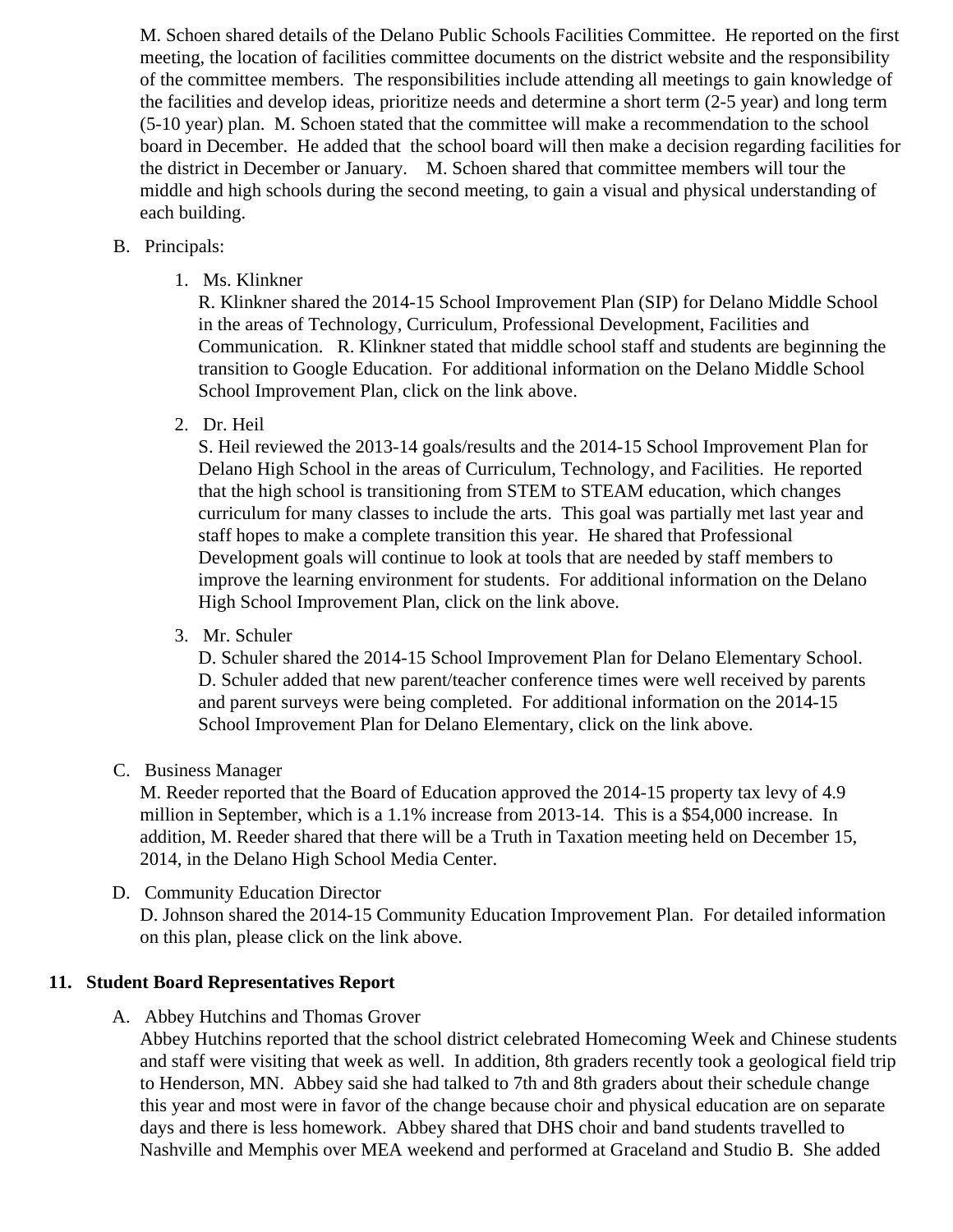that the volleyball team was going to section finals and two boys cross country runners qualified for state. Thomas Grover stated that elementary students were excited about the upcoming Sock Hop on October 24. He shared that October was Bullying Awareness Month and as part of the elementary's theme *Everybody Needs a Friend,* 4th graders and their kindergarten buddies read stories and shared time together. Thomas added that staff is integrating iPads into curriculum and students like the educational games. He reported that students liked computer-based testing this year because it is faster. He also said 3rd and 4th grade students are excited about the Monster Mash dance to be held on Friday, October 31. This dance is a fundraiser for the DHS Prom Committee. Abbey shared that the DHS Theatre Department is performing the fall play on November 6-8 and there is a choir concert on Thursday, October 30. She explained that she and Thomas had discussed district questions to ask students and share the responses at upcoming meetings. Some of the topics include: school readiness, safety with peers and teachers, and student learning environments. M. Schoen suggested beginning with school readiness for November.

#### **12. Board Reports**

#### A. MAWSECO

A. Johnson reported that she attended the last meeting in which they discussed keeping special education costs down for member districts, filling vacant job openings, and preparing for the upcoming audit.

### B. Wright Technical Center

R. Durick reported that he attended the last meeting on October 7. WTC hosted a career fair with 35 vendors in attendance. He added that the youth apprenticeship program has started and five students have been placed with companies. R. Durick stated that apprenticeships are handled with consideration of a student's school schedule. He shared that the director's report was heard and the final proof of the video advertisement is waiting for approval and will then be aired in local theaters. He expressed that they are working with MDE and current career technical certification issues. Current certification limits opportunities for WTC candidates, and the University of MN ended its certification program, so the future is unknown as they struggle to fill positions at WTC. He added that the MDE Special Education Director believes that WTC should have a special education director on site so as not to rely on individual school districts for special education assistance. A. Johnson agreed that services required should be handled on site, yet costs will be billed back to the member districts. He added that WTC is exploring an expansion of the welding program into evenings due to a shortage of welders and companies are willing to fund this expansion. He also stated that the Landscape and Greenhouse career program is being revisited and WTC might replace it with an alternate program.

C. Schools for Equity in Education (SEE)

C. Milano reported that they met on September 26 and there were two speakers from the legislature. They participated in positive, bi-partisan dialog, with time for questions. She added that SEE Representatives shared this year's accomplishments and they will focus on equalization through Facilities and Early Childhood Education. C. Milano added that ideas were shared regarding SEE and the legislature working together to provide flexibility in mandates. Tom Melcher stated that there is competition for education dollars. He added that the committee work group members are blended across all types of schools, and feels that funding should be comparable across all schools for the same needs. C. Milano shared that some schools can levy for facility dollars and this also needs to be equalized by the state. She added that funding for charter schools should equal that of public schools and 2015 is a school funding year in the legislature.

D. Delano Area Sports Arena (DASA)

M. Larson reported that the DASA Board met on October 19 to finalize and approve the budget. He added that they discussed a list of current projects and shared that most of the projects were or will be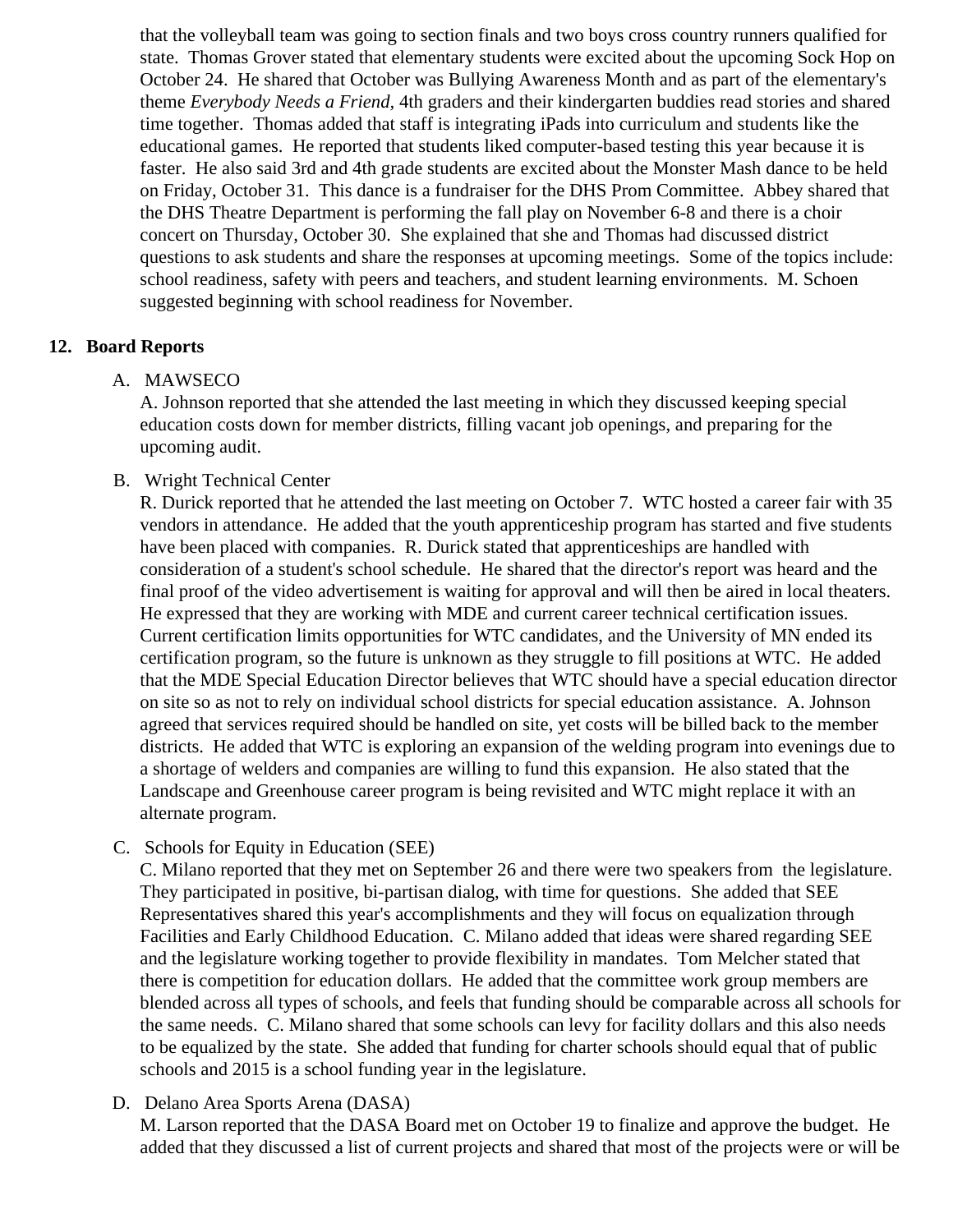completed with donated time and materials.

E. Safe Schools

S. Baker reported that safe driving was discussed at the recent Safe Schools meeting. She shared Youth Development Coordinator, Carley Boll, and the SHARP group bring awareness about safe driving to students in the district. S. Baker added that social media apps and the role schools play in educating students about apps was discussed. A. Johnson asked how to combat this growing prol because some new apps hide identities and technology changes so rapidly it is hard to keep up with S. Baker expressed that parent involvement is the key support to combat the danger of social med S. Heil and R. Klinkner both shared that prevention starts with parental supervision because studer don't understand the ramifications. S. Baker added that we need to be more technology literate as school district and communication with parents needs to include the parental rights of viewing the students phone content. Geofencing was discussed as a possible remedy so students cannot acce certain apps at school. The Board also discussed working with app vendors to gain support for iss schools are facing. S. Baker shared that parent-to-parent support and understanding your social media rights as a parent could bring increased awareness to this growing problem.

F. Professional Development

A. Johnson attended a meeting on Tuesday, October 21. She reported that agendas are set for the November 3 Professional Development Day, and teams will meet that day to continue the curriculu mapping process. A. Johnson shared that they worked on the agenda for the January Professiona Development Day and will finalize this agenda at their next meeting. In addition, each building representative gave PD reports and shared future plans.

### 13. Old Business

A. Second read of Policy 419 Tobacco-Free Environment due to substantive and/or legal reference changes.

Upon motion by M. Larson, seconded by L. Seguin, the Board of Education approved Policy 419-Tobacco Free Environment due to substantive and/or legal reference changes. Motion passed.

## 14. New Business

A. 2014-15 Q-Com[p Program](/docs/district/2014_15/Q_Comp_Presentation_14_15October.pdf)

M. Menz and N. Stoebner presented a 2013-14 Q-Comp review and site goals for the 2014-15 sch year. Board members R. Durick and A. Johnson asked why high school did not meet their goal. N. Stoebner stated that rigor of the test, decoding vs. comprehending words, going from paper test to computerized test were all elements that could have made a difference. They shared that MDE se parameters for schools to set goals, i.e. looking at learning and testing trends. In addition, interventions are used with students to achieve better results, but they don't always help with speci education students who don't qualify for special testing accommodations. For additional information on the Q-Comp Program, click on the link above.

Upon motion by C. Milano, seconded by S. Baker, the 2014-2015 Q-Comp Program was approved. Motion passed.

- B. [Approve Resolution Relating to the Election of School Board Members and Calling the](/docs/district/Business_Office/RESOLUTION_RELATING_TO_THE_ELECTION_OF_SCHOOL_BOARD_MEMBERS_10.27.14.pdf) School [District General Electio](/docs/district/Business_Office/RESOLUTION_RELATING_TO_THE_ELECTION_OF_SCHOOL_BOARD_MEMBERS_10.27.14.pdf)n Upon motion by R. Durick, seconded by L. Seguin, the Resolution Relating to the Election of School Board Members and Calling the School District General Election was approved. Motion passed.
- C. First and only read of Policy 514-Bullying Prohibition Policy and Policy 413-Harassment and Violence due to non-substantive and/or legal reference changes. Upon motion by L. Seguin, seconded by M. Larson, the first and only read of Policy 514- Bullying Prohibition Policy and Policy 413-Harrassment and Violence due to non-substantive